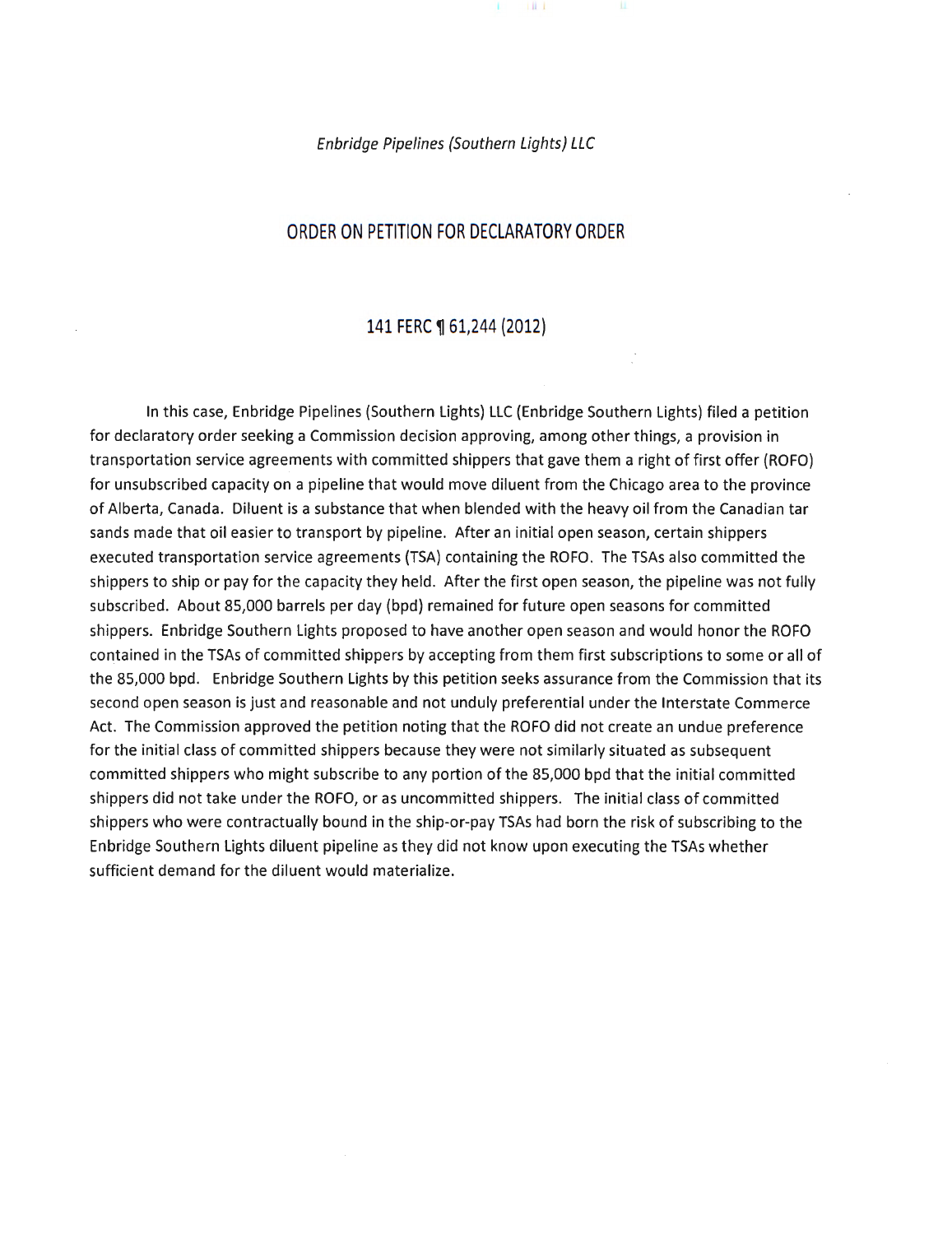# 141 FERC ¶ 61,244 UNITED STATES OF AMERICA FEDERAL ENERGY REGULATORY COMMISSION

Before Commissioners: Jon Wellinghoff, Chairman; Philip D. Moeller, John R. Norris, Cheryl A. LaFleur, and Tony T. Clark.

Enbridge Pipelines (Southern Lights) LLC Docket No. OR12-27-000

# ORDER ON PETITION FOR DECLARATORY ORDER

(Issued December 20, 2012)

1. This order addresses Enbridge Pipelines (Southern Lights) LLC's (Enbridge) petition requesting the Commission to issue a declaratory order confirming the validity of the contractual right of first offer (ROFO) for committed capacity on Enbridge's Southern Lights Pipeline (Southern Lights) as set forth in Section 6.06 of the Southern Lights Transportation Service Agreement (TSA). Enbridge plans to hold an open season in December 2012 offering additional committed capacity on the existing Southern Lights facilities pursuant to Section 6.06. Enbridge needs assurance that it can proceed with the open season because certain potential shippers have questioned the validity of the Section 6.06 ROFO in the past. For the reasons discussed below, the Commission grants Enbridge's petition for declaratory order.

# **Background**

2. Southern Lights commenced service on July 1, 2010, with the capacity to transport up to 180,000 barrels per day (bpd) of light hydrocarbons (known as diluent) from Chicago, Illinois to Edmonton, Alberta for use in diluting heavy oil to facilitate its transportation by pipeline. The U.S. portion of the Southern Lights Pipeline is owned and operated by Enbridge and the Canadian portion is owned and operated by an affiliated company in Canada.

3. The Southern Lights Pipeline project involved the reversal of an existing crude oil pipeline between Clearbrook, Minnesota and Edmonton, Alberta and construction of a new 20-inch pipeline from Chicago to Clearbrook, Minnesota. Southern Lights was developed in response to rapidly increased production of heavy oil and bitumen from the oil sands in Western Canada. As the amount of diluent required to transport heavy oil from Western Canada was projected to eventually outstrip the availability of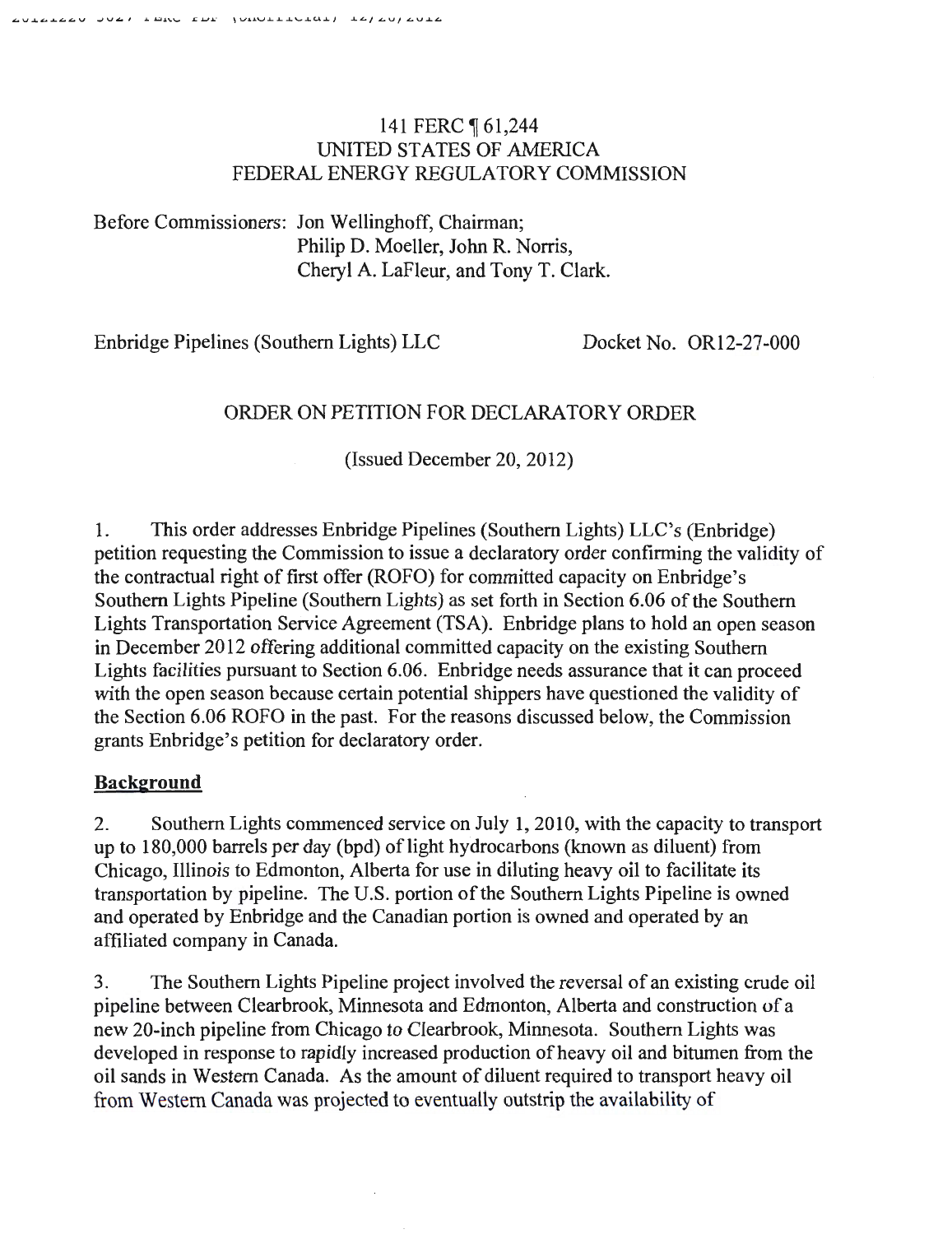Docket No. OR12-27-000 -2-

conventional diluent in Alberta, a number of prospective shippers approached Enbridge about building a pipeline to export diluent from the United States into Canada.

4. Before undertaking construction of Southern Lights, Enbridge conducted a widely publicized open season in which shippers were given the opportunity to commit volumes to the pipeline for a 15-year term under uniform terms embodied in the TSA. Due to the nature of the project, it was necessary to obtain financial support through long-term volume commitments without which the project could not move forward. The terms of the TSA included a formula for the Committed Rates, the requirement that Committed Shippers either ship their committed volumes or pay the contract rate, and a tariff rate for Uncommitted Shippers set at two times the Committed Rate. On December 31 , 2007, the Commission issued an order on an unopposed petition for declaratory order approving the rate structure contained in Enbridge's Southern Lights TSA.<sup>1</sup>

5. The TSA also provides the Committed Shippers with certain ROFO rights which they may exercise when Enbridge holds another open season for any remaining unsubscribed initial capacity of the pipeline. The Section 6.06 ROFO enables each Committed Shipper to submit a binding commitment to ship or pay for an additional share of the initial capacity of the Southern Lights pipeline at the Committed Rate. · En bridge is then free to offer the remaining committed portion of the initial capacity through a new open season process open to all prospective shippers.

6. The initial capacity of Southern Lights was 180,000 bpd, with 90 percent or 162,000 bpd available for committed shippers and 10 percent or 18,000 bpd available for uncommitted shippers. Initially, three Committed Shippers, including BP Products North America (BP) and Statoil North America, Inc. (Statoil) (the Committed Shippers), signed up for 162,000 bpd. Subsequently, one Committed Shipper exercised its right to terminate its commitment, reducing the committed volume to 77,000 bpd of the 162,000 bpd available for committed capacity. Thus, 85,000 bpd of the initial capacity remained available pursuant to the ROFO and future open seasons.

7. Pursuant to the terms of the TSA, Enbridge filed rates for Southern Lights in 2010 and 2011. The rates were protested by Imperial Oil and ExxonMobil Oil Corporation (Indicated Shippers) and the Commission set the rates for hearing.<sup>2</sup> There was a dispute over the scope of the hearing and the Indicated Shippers filed a motion with the

<sup>1</sup> Enbridge Pipelines (Southern Lights) LLC, 121 FERC ¶ 61,310 (2007), order *granting clarification and denying reh'g, 122 FERC* 161,170 (2008).

<sup>2</sup> Enbridge Pipelines (Southern Lights) LLC, 131 FERC ¶ 61,288 (2010) and *Enbridge Pipelines (Southern Lights) LLC, 134 FERC* ¶ 61,067 (2011).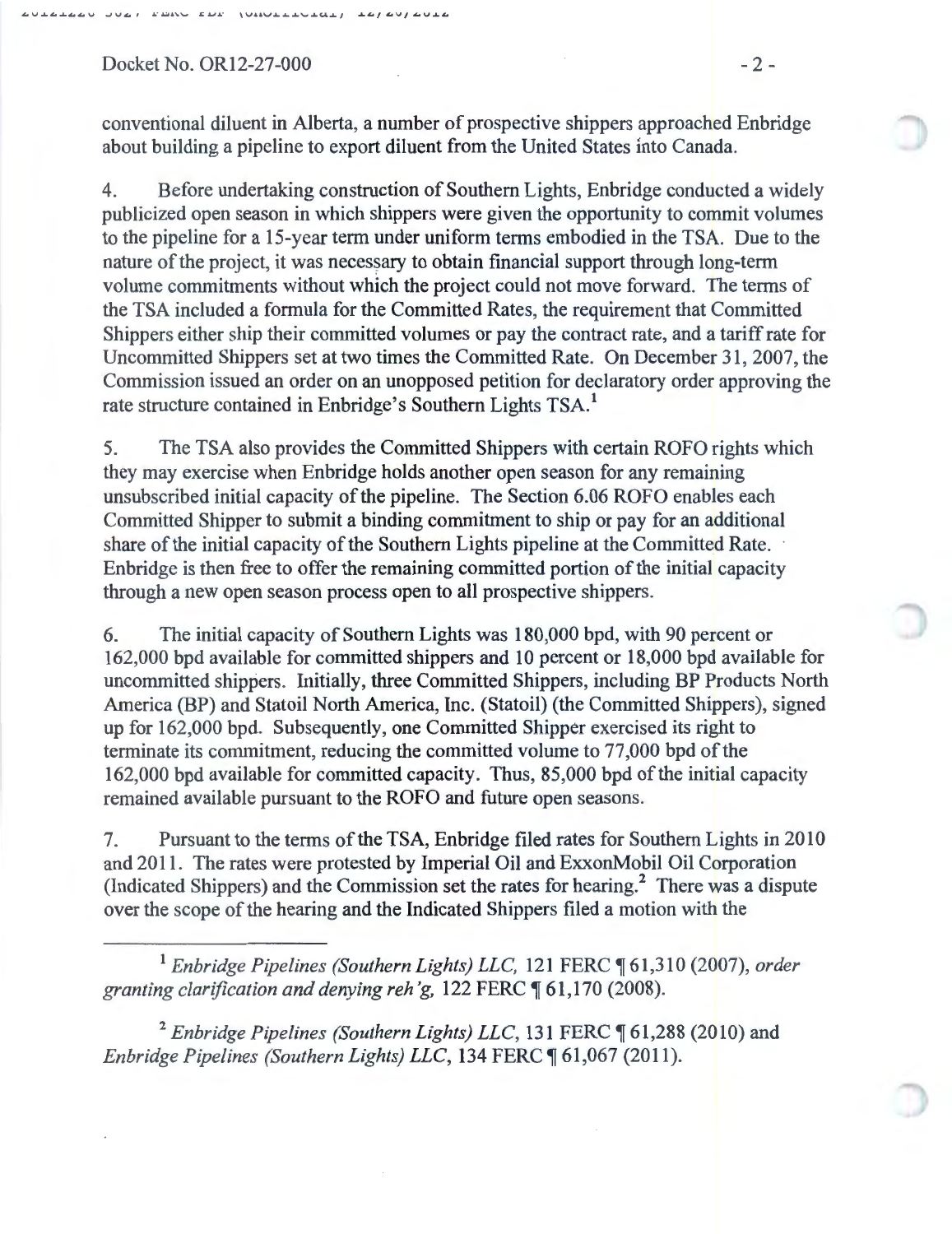Docket No. OR12-27-000 - 3 -

Administrative Law Judge (ALJ) arguing that a number of issues, including the ROFO, should be addressed in addition to the justness and reasonableness of the rates. In an April 5, 2011 unpublished order, the ALJ denied the motion finding that Commission orders were clear that the only issue to be addressed was whether the rates for Uncommitted Shippers were just and reasonable.<sup>3</sup>

8. Indicated Shippers later filed a complaint challenging the Southern Lights' pipeline tariffs and TSAs under which Enbridge was providing service to the Committed Shippers. The Indicated Shippers argued, among other things, that the Committed Shippers' ROFO was unduly discriminatory, preferential and anticompetitive contrary to the Interstate Commerce Act (ICA) and Commission policy and precedent. The Commission denied the Indicated Shippers' complaint finding that there was no reason to investigate the Committed Shippers' rights of first offer because there was no evidence that the exercise of those rights was imminent. The Commission stated that if, in the future, it appears that the exercise of a Committed Shipper's rights of first offer will unreasonably foreclose potential Uncommitted Shippers from obtaining any capacity on the Southern Lights Pipeline, the Commission will address such issues when they arise based on the known facts and circumstances. 4

### **Enbridge's Petition**

9. On May 16, 2012, Enbridge issued a notice stating that it was proposing to conduct an open season for up to 85,000 bpd of additional committed capacity of the initial capacity on Southern Lights. The notice also stated that in accordance with the Section 6.06 ROFO it provided the Committed Shippers with the first right to submit a binding commitment to ship or pay for up to 85,000 bpd of such capacity. As of the July 11, 2012 deadline for the exercise of the ROFO, the Committed Shippers subscribed to an additional35,000 bpd of the remaining 85,000 bpd. As a result, Enbridge intends to offer the remaining 50,000 bpd of committed capacity to other potential shippers through an open season in which all interested shippers will have a right to participate. Shippers that sign a TSA during the open season process will commit to ship-or-pay for a defined term of years at the Committed Rate. Enbridge states that the principal differences between the new TSA and the original TSA are (1) the new TSA will have a shorter overall term because it starts later but ends on the same date as the original TSA; (2) the

<sup>4</sup>*Imperial Oil and ExxonMobil Oil Corp. v. Enbridge Pipelines (Southern Lights) LLC*, 136 FERC ¶ 61,115, at P 25 (2011).

<sup>&</sup>lt;sup>3</sup> An initial decision on the uncommitted rates is currently pending before the Commission on exceptions. *Enbridge Pipelines (Southern Lights) LLC,* 139 FERC <sup>~</sup>63,015 (2012).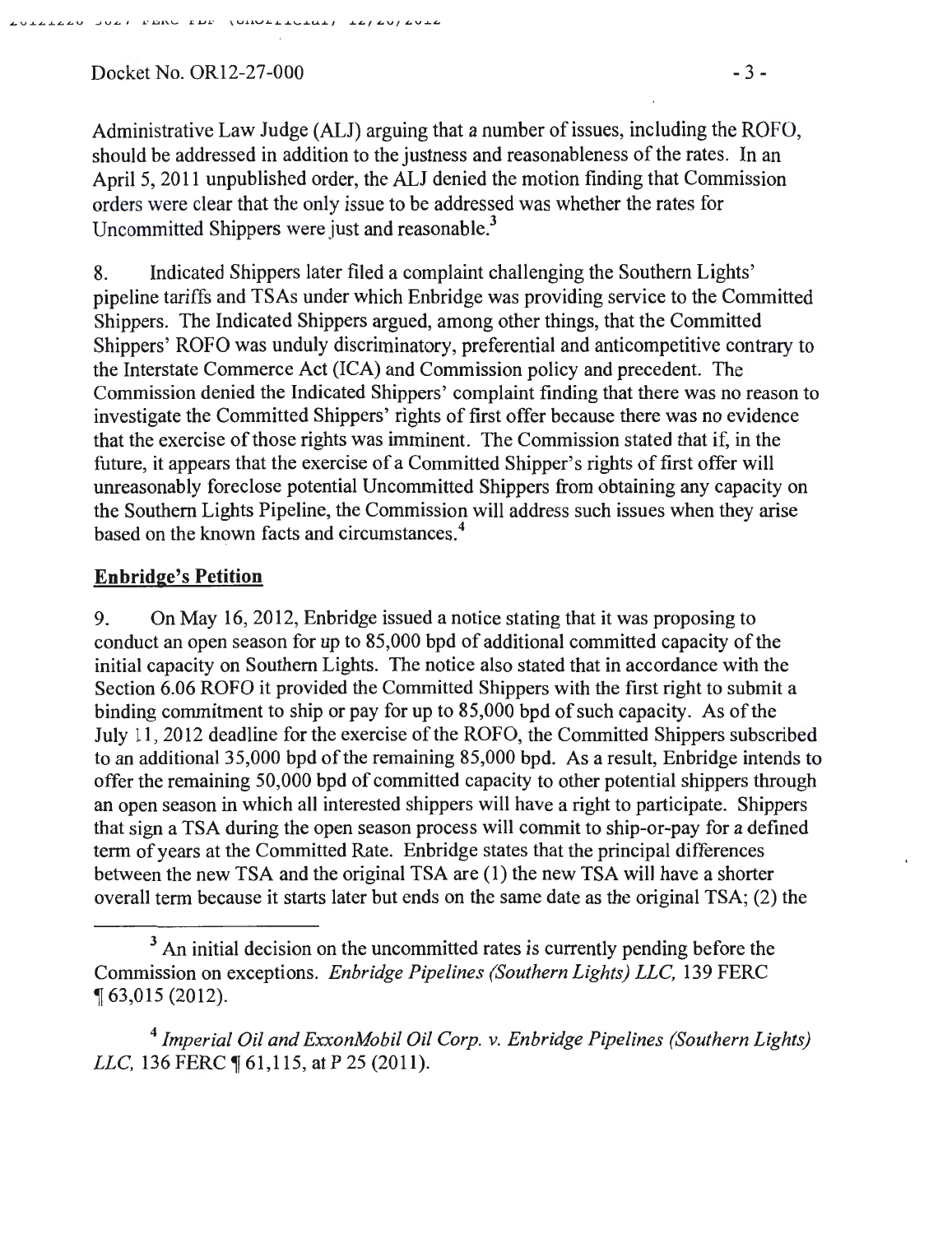$Dacket No. OR12-27-000$   $-4-$ 

new TSA does not provide ROFO rights; and (3) the new TSA does not contain certain language that was only relevant prior to the construction of Southern Lights. Enbridge anticipates that the open season will commence on or about December 10, 2012, and close on or about January 10, 2013.

10. In light of prior pleadings filed by the Indicated Shippers questioning the validity of the Section 6.06 ROFO, Enbridge seeks the assurance provided by a declaratory order in order to proceed with the open season in an expeditious manner. The assurance that Enbridge seeks from the Commission in advance of the planned open season is that the Section 6.06 ROFO, as exercised in this instance, is valid, so that the open season can proceed without a cloud of uncertainty that would be created ifEnbridge first held the open season and then faced a regulatory challenge that resulted in invalidating the ROFO and requiring the open season to be re-run.<sup>5</sup>

11. Enbridge states the Indicated Shippers have questioned the validity of the Section 6.06 ROFO on the grounds that it is discriminatory, unduly preferential, and anticompetitive. Enbridge asserts the Indicated Shippers' attempts to muddy the waters concerning the validity of this contractual provision are unwarranted. Enbridge submits the Indicated Shippers' primary challenge to the Section 6.06 ROFO is that it will result in the Committed Shippers taking all of the capacity allocated for committed volumes, thereby preventing any Uncommitted Shipper from becoming a Committed Shipper. Enbridge contends that this allegation has clearly missed the mark, as the Committed Shippers have left substantial available capacity for any entity that wishes to become a Committed Shipper.

12. Enbridge submits that the Section 6.06 ROFO is also valid because it was an essential element of the package of benefits that induced the Committed Shippers to make the long-term volume commitments that made Southern Lights possible. Further, Enbridge states the Section 6.06 ROFO (as an element of the TSA package) was offered to all interested shippers through two well publicized, non-discriminatory open seasons. Enbridge states any prospective shipper, including the Indicated Shippers, could have had the benefit of the Section 6.06 ROFO if that shipper was willing to accept the burden of being an anchor shipper for this pipeline project. In addition, Enbridge asserts the practical effect of the Section 6.06 ROFO is an increase in the level of committed volume, which will ultimately result in lower rates for both Committed and Uncommitted Shippers.<sup>6</sup> Enbridge argues there is no basis to conclude that the Section 6.06 ROFO,

<sup>5</sup> Comments in support of Enbridge's petition for declaratory order were filed by ~the Committed Shippers.

<sup>6</sup> The additional committed volume resulting from the exercise of the Section 6.06 ROFO (i.e., 35,000 bpd) will eventually result in a substantial decrease in the tariff rates

 $(continued...)$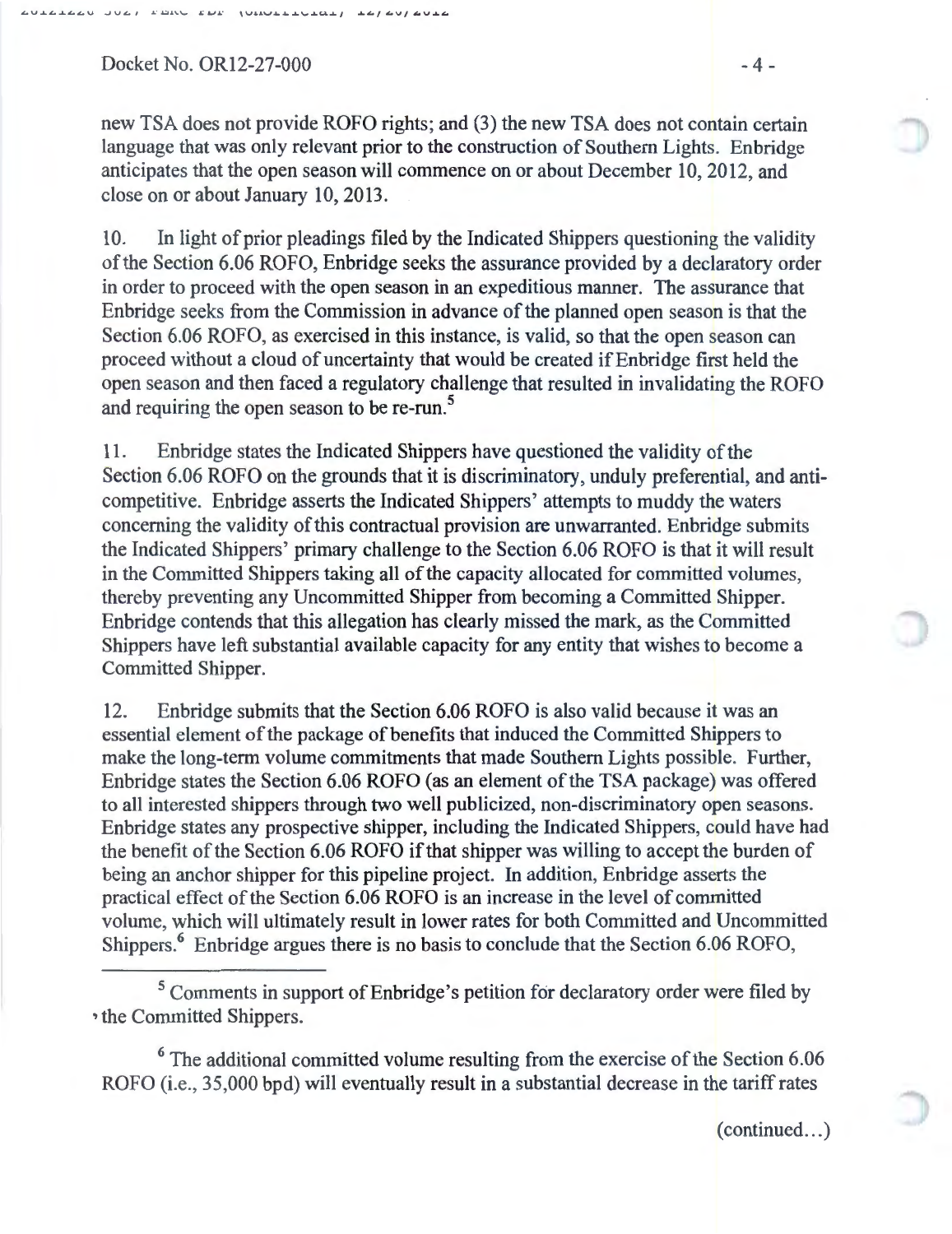$Docket No. OR12-27-000$  - 5 -

exercised here for less than half of the committed space available, violates any statute, regulation, or Commission policy.

13. Enbridge states the exercise of the Section 6.06 ROFO still leaves 50,000 bpd of capacity available to any interested shipper through the proposed open season. Thus, Enbridge contends ample capacity is provided to those shippers that wish to become Committed Shippers. Moreover, Enbridge states if the open season were to be oversubscribed, the shippers participating in the open season will each receive a *pro rata*  allocation of committed capacity in proportion to their respective requests for such capacity. Finally, Enbridge states any remaining Uncommitted Shippers will be assured of at least 10 percent of the pipeline's total capacity in accordance with established Commission policy.

### **Indicated Shippers' Protest**

14. Indicated Shippers request that the Commission deny Enbridge's petition. Instead, Indicated Shippers request that the Commission issue a ruling holding that the ROFO is unlawful under Sections  $1(4)$  (common carriage), 2 (undue discrimination), and  $3(1)$ (undue preference) of the ICA. In the alternative, Indicated Shippers request that the Commission set this proceeding for an evidentiary hearing.

15. Indicated Shippers argue the question raised by the petition is fundamentally a legal question: whether exercise of the ROFOs is lawful under the ICA. Indicated Shippers' position is that ROFOs of any sort are unlawful under the ICA. Indicated Shippers contend not only are the ROFOs unlawful, but they create a new discrimination by virtue of the creation of three classes of shippers: (I) the original Uncommitted Shippers class; (2) the original Committed Shippers class; and (3) a third class of shipper that was neither contemplated nor approved by the Commission in the prior proceedings, a new inferior class of committed shipper. Indicated Shippers argue the emergence of this new class of committed shipper results because Enbridge has· filed a revised TSA that differs in certain material respects from the original one presented to the Commission in the declaratory order proceeding in Docket No. OR7-15-000, and still applicable to the two original Committed Shippers. Indicated Shippers assert the most significant material aspect is that the new TSA does not include any ROFO rights for new committed shippers.

for both Committed and Uncommitted Shippers due to the increased number of committed barrels over which the TSA cost of service is spread in calculating the annual tariff rate filings. Moreover, the rate decrease will be even greater if the remaining 50,000 bpd of capacity is taken in the proposed open season.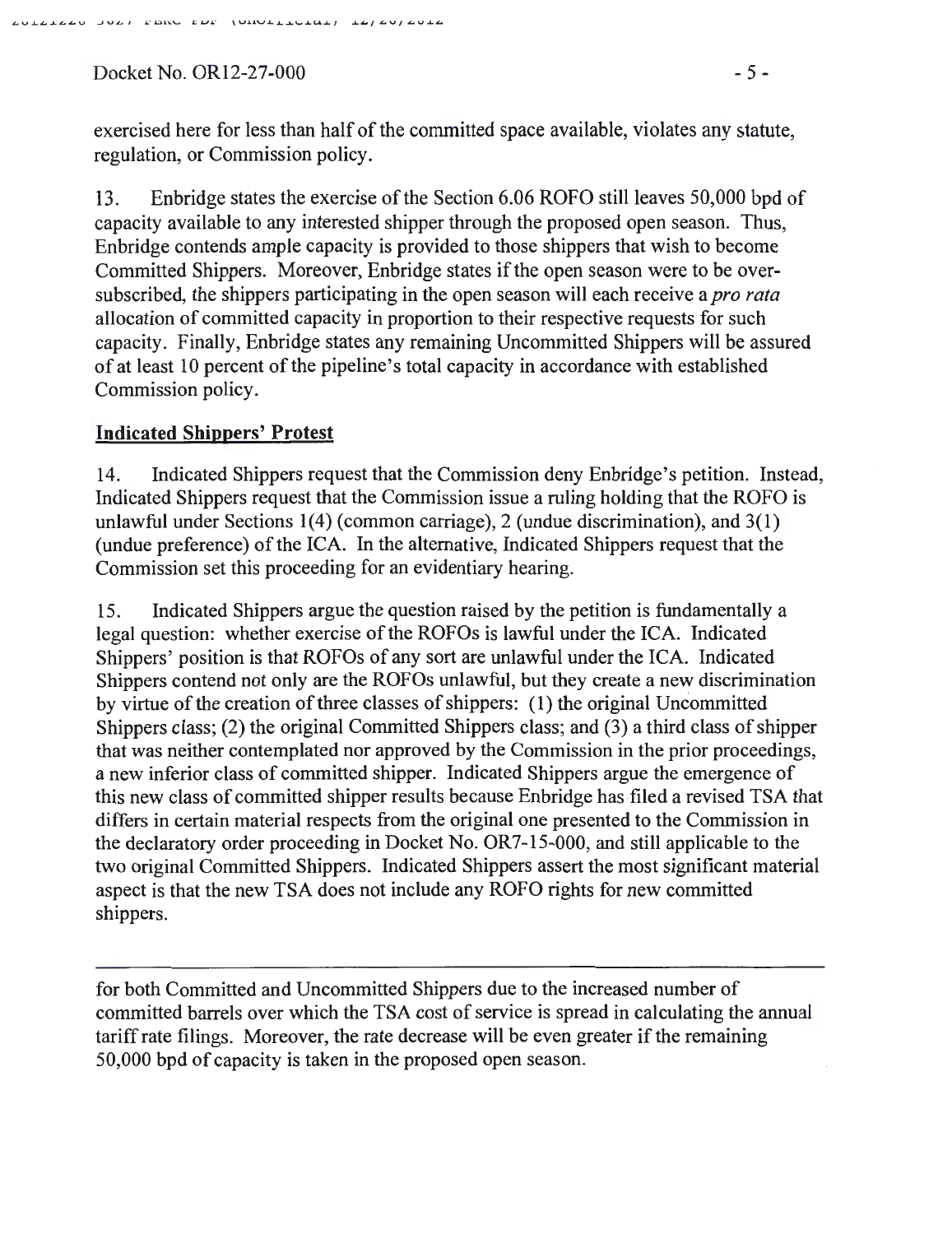### $Dacket No. OR12-27-000$  - 6 -

16. Indicated Shippers state the 2006 TSA provided two other ROFOs in addition to the Open Season ROFO. Indicated Shippers state the original Committed Shippers have a one-time right to extend the term of the TSA for an additional fifteen years (Extension Right). Indicated Shippers state as part of this Extension Right Committed Shippers can increase their capacity commitment up to the level of the capacity available for transportation of committed volumes. Finally, Indicated Shippers state under the TSA, Committed Shippers have a right of first offer on the expansion capacity available for committed volumes (Expansion ROFO). Indicated Shippers argue any Commission ruling on the lawfulness of the Section 6.06 ROFO necessarily implicates the lawfulness of the Extension Right and Expansion ROFO. Indicated Shippers submit they are all conceptually the same rights afforded the original two Committed Shippers that will not be afforded to newcomers for committed capacity. As such, Indicated Shippers assert in this proceeding, the Commission cannot defer a ruling on the other two ROFOs.<sup>7</sup>

17. Indicated shippers contend the ROFOs granted under the 2006 TSA provide the original Committed Shippers with an undue contractual preference with respect to access to transportation service on the Southern Lights Pipeline in violation of the Section 3 of the ICA. Under the Commission's present policy, Indicated Shippers argue the only basis for finding contractual preferences nondiscriminatory is that such preferences are made available to all shippers. Indicated Shippers assert, according to Enbridge, new committed shippers who subscribe in the anticipated open season will not be offered the same ROFO rights that the original two Committed Shippers received. Among other things, Indicated Shippers also claim the original Committed Shippers continue to receive firm transportation at a discount, unlawfully, but the rest of the Committed Shippers do not.

18. While not the primary focus of their protest or their longstanding objection to the ROFO concept, Indicated Shippers contend the Commission must also consider the potential anticompetitive effects of its actions. In this vein, Indicated Shippers assert the ROFOs granted under the TSA provide unfair and unwarranted competitive economic advantages to the Committed Shippers and anticompetitive market impacts. Indicated Shippers assert controlling access to the Southern Lights Pipeline may permit the Committed Shippers essentially to extract monopoly profits, which may include buy-sell transactions with the Committed Shippers, because the shippers who then cannot gain access to Southern Lights Pipeline must move their diluent supplies to Alberta by alternative means. Indicated Shippers argue uncommitted shippers may be forced to

<sup>&</sup>lt;sup>7</sup> Should the Commission defer a ruling on the other ROFOs on the basis of ripeness or otherwise, Indicated Shippers reserve their rights to challenge those ROFOs at such time as appropriate or as they are deemed ripe.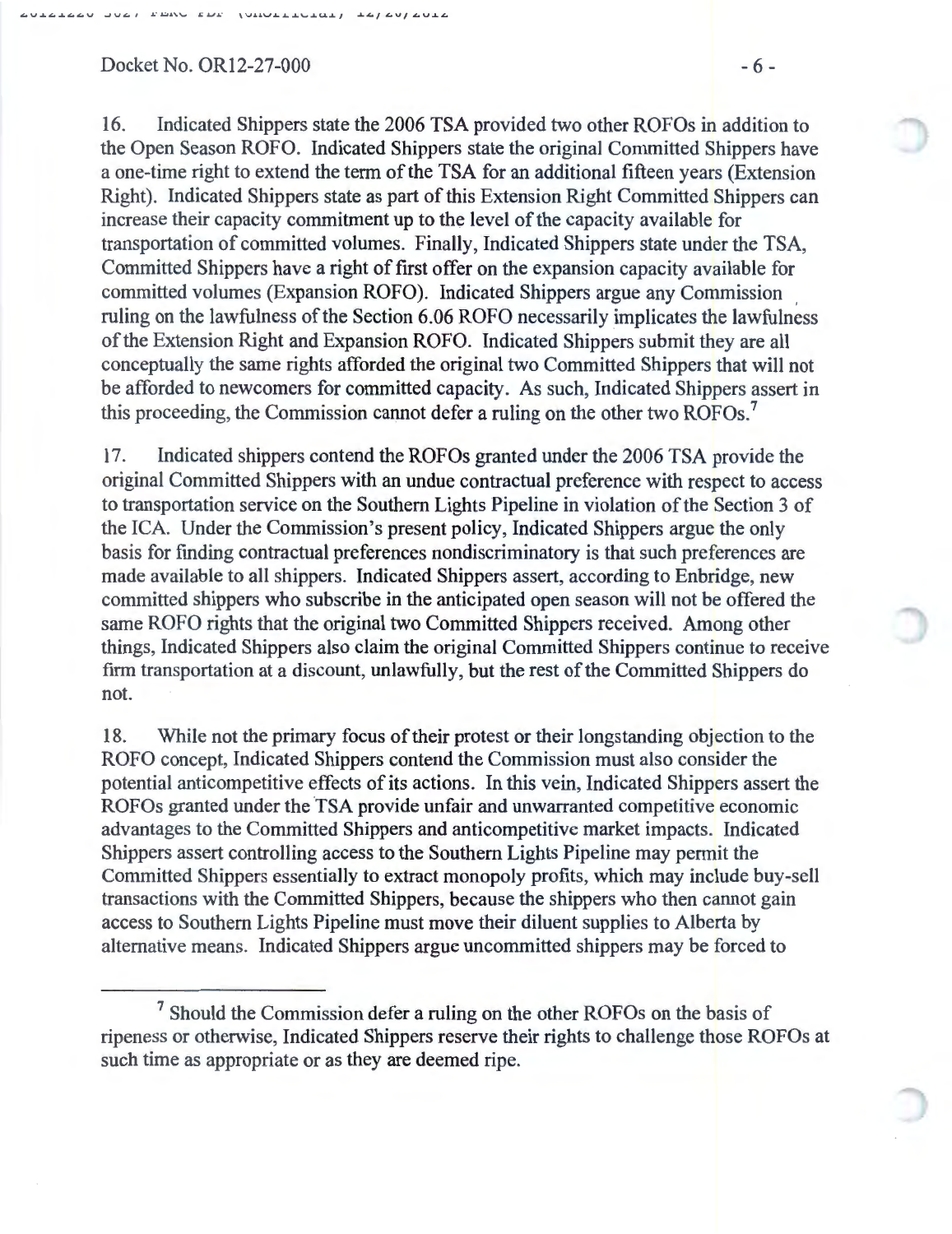$Docket No. OR12-27-000$  - 7 -

purchase their transportation services not from the pipeline at a filed tariff rate, but directly from Committed Shippers at whatever commodity /transportation rate the Committed Shippers can extract. Indicated Shippers contend if uncommitted shippers end up paying a transportation rate well above the actual cost of transportation on the Southern Lights Pipeline, that result is anticompetitive.

# Enbridge's Response

19. Enbridge states Southern Lights has been in operation for more than 27 months (since July 1, 2010), and the Indicated Shippers have not yet nominated a single barrel for transportation on the pipeline. Enbridge submits at some point, their continued claim to "potential shipper" status must wear thin. Nonetheless, in order to expedite a ruling in this proceeding, Enbridge does not oppose the Indicated Shippers' intervention, so that the ROFO issue can be promptly and fully resolved.

20. Enbridge argues the Indicated Shippers' suggestion that the Commission must rule on unripe, unexercised ROFOs is inconsistent with the Enbridge's petition and contrary to a prior Commission ruling in this case. Enbridge states only one issue was submitted to the Commission in the petition - whether the Section 6.06 ROFO is valid. Therefore, Enbridge contends the protest conflicts with the basic principle that protests and comments on a petition for declaratory order cannot raise new issues outside the scope of the petition.

21. In addition, Enbridge asserts the Commission has previously ruled that the future, as yet unexercised, ROFOs are not ripe for adjudication.<sup>8</sup> Enbridge states the Commission found that there was "no reason to investigate the Committed Shippers' rights of first offer because there is no evidence that the exercise of those rights is imminent."<sup>9</sup> Enbridge states the Commission noted that arguing about future hypothetical ROFOs would be ''wasteful of administrative resources," and that there was "no way to know what the specific terms of any exercise of a right of first offer would be, whether the Committed Shippers would exercise such rights, or what the effect of such exercise would be...." $10$ 

<sup>9</sup>*ld.* 

 $10 \, \text{Id}$ 

<sup>8</sup>*See Imperial Oil and ExxonMobil Oil Corp. v. Enbridge Pipelines (Southern Lights*) *LLC*, 136 FERC ¶ 61,115 at P 25.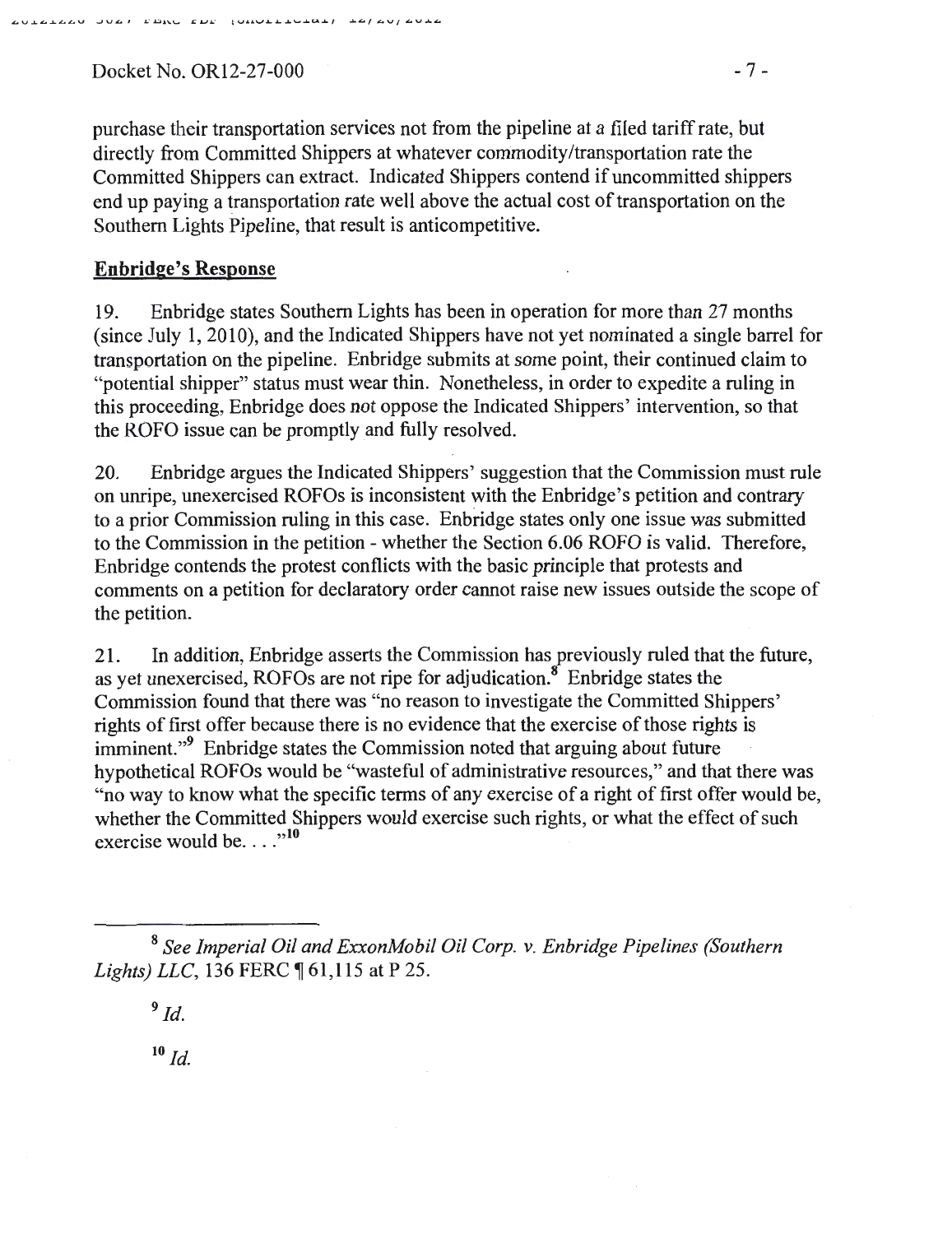### $Docket No. OR12-27-000$  - 8 -

22. Enbridge asserts the Indicated Shippers incorrectly assume that any difference in treatment between the original Committed Shippers and later generations of Committed Shippers in new open seasons is necessarily discriminatory and therefore invalid. However, Enbridge argues it is well established that the anti-discrimination provisions in the ICA are not absolute, and that shippers who are not similarly situated may be treated differently. Enbridge submits the original Committed Shippers here took on much of the risk of Southern Lights. Enbridge contends those potential shippers (including the Indicated Shippers) that did not sign up in the first two open seasons took none of those risks. Enbridge asserts the original Committed Shippers are appropriately considered a different class than the shippers who chose not to shoulder the burden of supporting the pipeline in its formative stages. Thus they are not similarly situated shippers for the purpose of a discriminatory treatment analysis under the ICA. Indeed, Enbridge argues this case presents an unusually vivid demonstration of the risk of being an anchor shipper because the original Committed Shippers, who are contractually obligated to ship or pay for a minimum of 77,000 bpd through Southern Lights, have yet to attain that level on an average basis over any calendar quarter since the pipeline began operations. Enbridge states the absence of sufficient market demand for diluent in Alberta has required the original Committed Shippers to pay for shipment of barrels for which there was no market. By comparison, Enbridge contends the Indicated Shippers (and other noncommitted parties) have been able to avoid that obligation entirely because they made no volume commitment to support the construction of Southern Lights. Nevertheless, because Southern Lights is a common carrier pipeline, En bridge states those parties continue to have the opportunity to nominate barrels to the pipeline at any time when they find it in their economic interest to do so.

23. Enbridge argues the Indicated Shippers fail to cite any precedent demonstrating that the ROFO must be offered in subsequent open seasons. Enbridge asserts that it is common for committed shippers who supported a project at the outset to receive different terms than other shippers later down the line. Indeed, that result is inherent in the concept of an open season, which is essentially a time-limited offer to provide certain rate and service terms in exchange for a binding commitment to ship a specified volume of product on the pipeline in the future. Enbridge argues if the pipeline were required to make the identical terms available to all future shippers, there would be no incentive for any shipper to make an advance commitment, and very few new infrastructure projects would be able to proceed. Because later shippers are not similarly situated to the anchor shippers, Enbridge asserts there is nothing discriminatory about providing them different (including less favorable) terms.

24. Enbridge asserts that contrary to the Indicated Shippers' assertions, new Committed Shippers will not be apportioned in a different manner than original Committed Shippers, and therefore original Committed Shippers are not receiving firm service at a discount.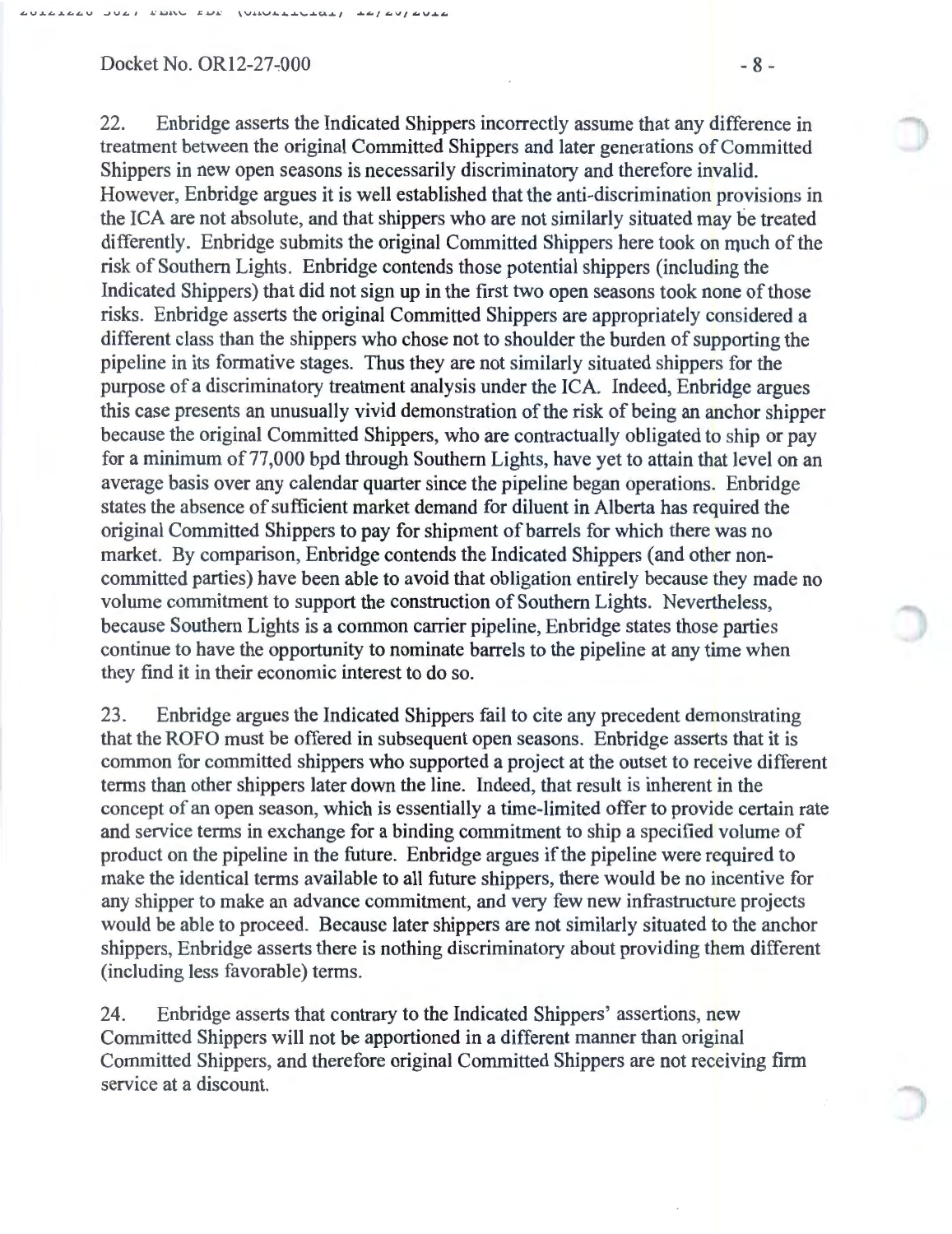Docket No. OR12-27-000 - 9 -

AVAALAAV JUAT PERU EDE (URULLEULANI) IAJAVJAVIA

### **Discussion**

25. The question raised by Enbridge's petition for declaratory order is whether the Committed Shippers' exercise of their Section 6.06 ROFO is valid so that they may acquire an additional35,000 bpd of committed capacity and that Enbridge can offer the additional 50,000 bpd of committed capacity to other potential committed shippers in an upcoming open season. In order to answer this question the Commission must decide a legal issue raised by the Indicated Shippers on several different occasions but not previously addressed because of ripeness, that is, whether there is any violation of the ICA because the original Committed Shippers received a ROFO in their TSA but such ROFO will not be offered in subsequent open seasons to new Committed Shippers.<sup>11</sup>

26. Having considered the arguments of the parties, the Commission here finds that the Section 6.06 ROFO is valid, and the fact that it will not be offered to new Committed Shippers is not discriminatory under the ICA. Consistent with the principles first established in *Express Pipeline Partnership,*  12 Enbridge offered the original TSA, including the Section 6.06 ROFO, to any and all shippers in a widely publicized open season. Because all shippers had the opportunity to take advantage of the terms and conditions of the original TSA, there is no issue of undue discrimination or undue preference among the resulting classes of shippers. Those shippers who elected not to make an anchor commitment are, by their own choices, not similarly situated to the original Committed Shippers. The Indicated Shippers had the opportunity to become Committed Shippers and sign a TSA containing the Section 6.06 ROFO, but did not. There is no requirement that rates, or terms and conditions offered in an initial open season must be identically offered in any subsequent open seasons. In fact, unlike here, in many instances oil pipelines who seek to finance large projects through up front contractual commitments may contract for 90 percent of a pipeline's capacity. Despite the fact that they have yet to ship a barrel on Southern Lights, the Indicated Shippers still have the opportunity to become Committed Shippers on Southern Lights, and even if they

<sup>11</sup> Consistent with the discussion in *Imperial Oil and ExxonMobil Corp. v. Enbridge Pipelines (Southern Lights) LLC,* 136 FERC  $\P$  61,115 at P 25, the finds that it is premature to address issues concerning the validity of Extension and Expansion ROFOs that were not raised in the petition and may not ever be exercised.

<sup>12</sup> 76 FERC ¶ 61,245, at 62,253, *order on reh'g, 77* FERC ¶ 61,188 (1996) *(Express).* For recent applications of the principles in *Express* see *Shell Pipeline Co. LP,*  139 FERC  $\P$  61,228, at P 20 (2012); and *Shell Pipeline Co. LP*, 141 FERC  $\P$  61,017, at PP 14-15 (2012).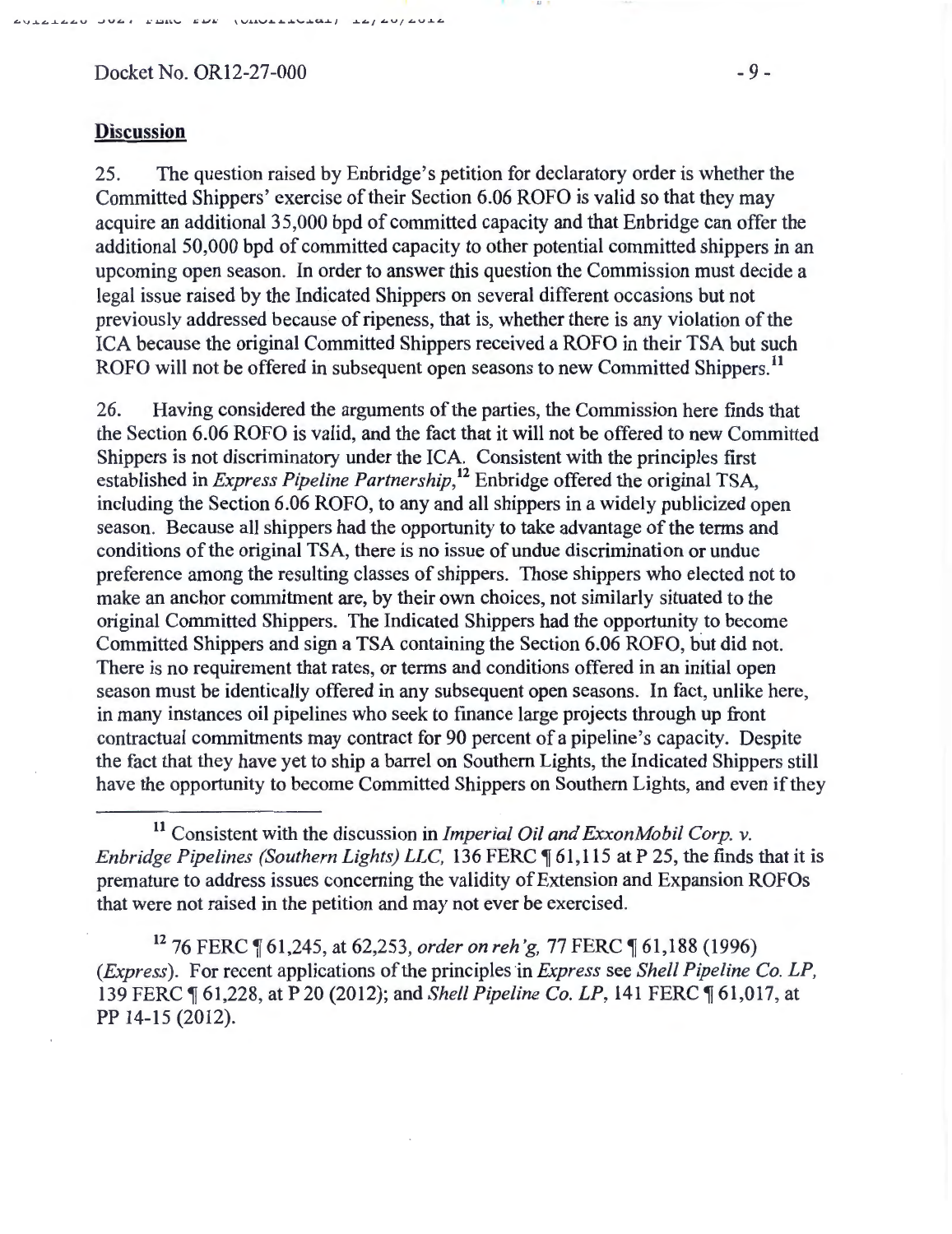Docket No. OR12-27-000 - 10 - 10 -

still choose not to commit, can ship on Southern Lights using the 10 percent of capacity reserved for Uncommitted Shippers.

27. The Indicated Shippers' claim that the Committed Shippers are receiving firm service at a discount contrary to Commission policy and precedent has been refuted by Enbridge. Enbridge explains that the Indicated Shippers are confused between Section 17 in the TSA and Section 17 in a *pro forma* tariff attached to its 2007 petition for declaratory order. Section 17 of the TSA, which does not appear in new TSAs, did not address apportionment while Section 17 of the *pro forma* tariff did address apportionment and was adopted when Enbridge filed actual tariffs. All shippers, including any new Committed Shippers, will be apportioned in the same manner according to the Southern Lights tariff.<sup>13</sup>

28. The Commission also rejects the Indicated Shippers' suggestion that finding the Section 6.06 ROFO valid will result in anticompetitive effects. It is not accurate for the Indicated Shippers to assert that the Committed Shippers will control access to the Southern Lights pipeline given the fact that, even after the exercise of the Section 6.06 ROFO, 50,000 bpd or 30 percent of the remaining committed capacity will remain available. Indicated Shippers have the ability to obtain committed capacity during the next open season and pay the committed rate in the tariff if they choose. Moreover, even if all of the committed capacity was subscribed, Indicated Shippers always have the opportunity to ship on a month-to-month basis using the 10 percent uncommitted capacity with no ongoing financial commitment to the pipeline. It is disingenuous for the Indicated Shippers to complain that the original Committed Shippers, who are actually paying for capacity that they are not using, are somehow going to extract monopoly profits from the Indicated Shippers who have yet to ship any barrels on Southern Lights,

<sup>&</sup>lt;sup>13</sup> A similar issue was addressed in the 2011 complaint order where the Commission found "Indicated Shippers claim that the Committed Shippers receive firm service in the event of apportionment is incorrect." *Imperial Oil and ExxonMobil Oil Corp. v. Enbridge Pipelines (Southern Lights) LLC,* 136 FERC ¶ 61,115 at P 23.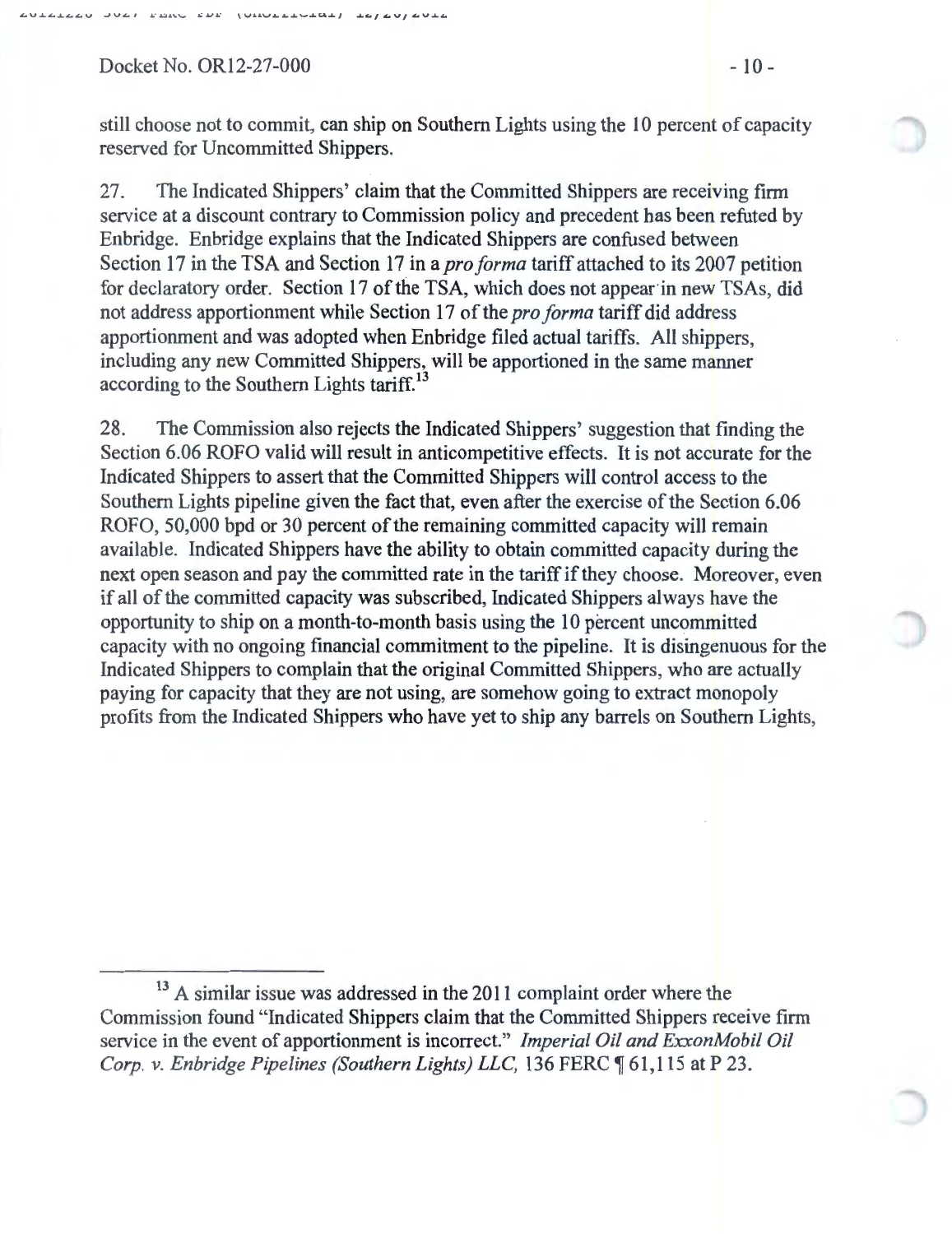Docket No. OR12-27-000 - 11 -

המדמדמה ממ*טו דחור דחר (החלרד*רמד) דל/פח/פחדמ

which has been in operation since 2010. Accordingly, for the reasons discussed above, the Commission grants Enbridge's petition for declaratory order.

The Commission orders:

Enbridge's petition for declaratory order is granted.

By the Commission.

(SEAL)

Kimberly D. Bose, Secretary.

 $\sim$ 

 $\sim 10^7$ 

 $\parallel$  H  $\parallel$  L  $\parallel$ 

 $\pm 1$